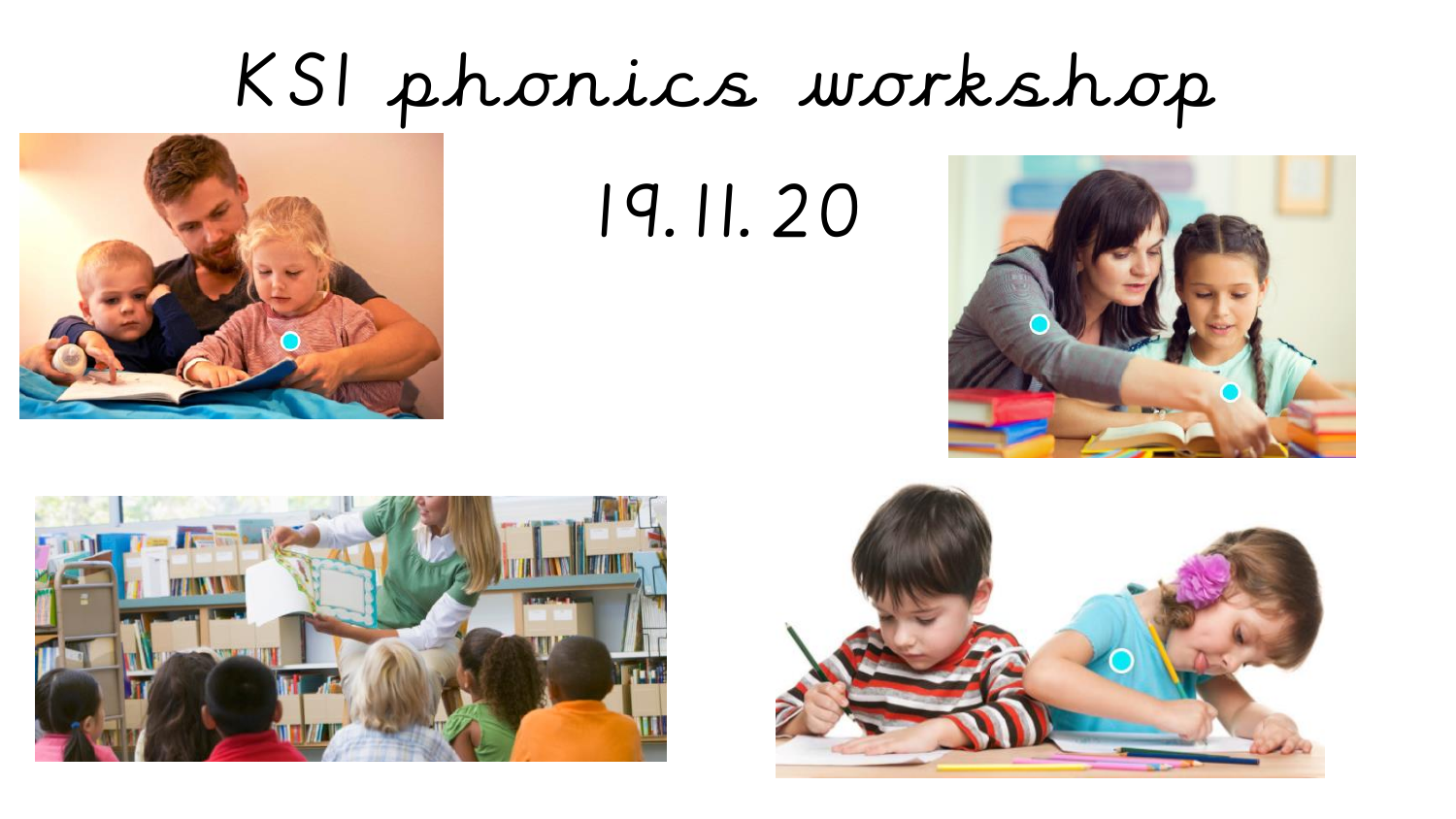Children who read at home do well at school.

• Read fluently

• Write and spell confidently

• Speak articulately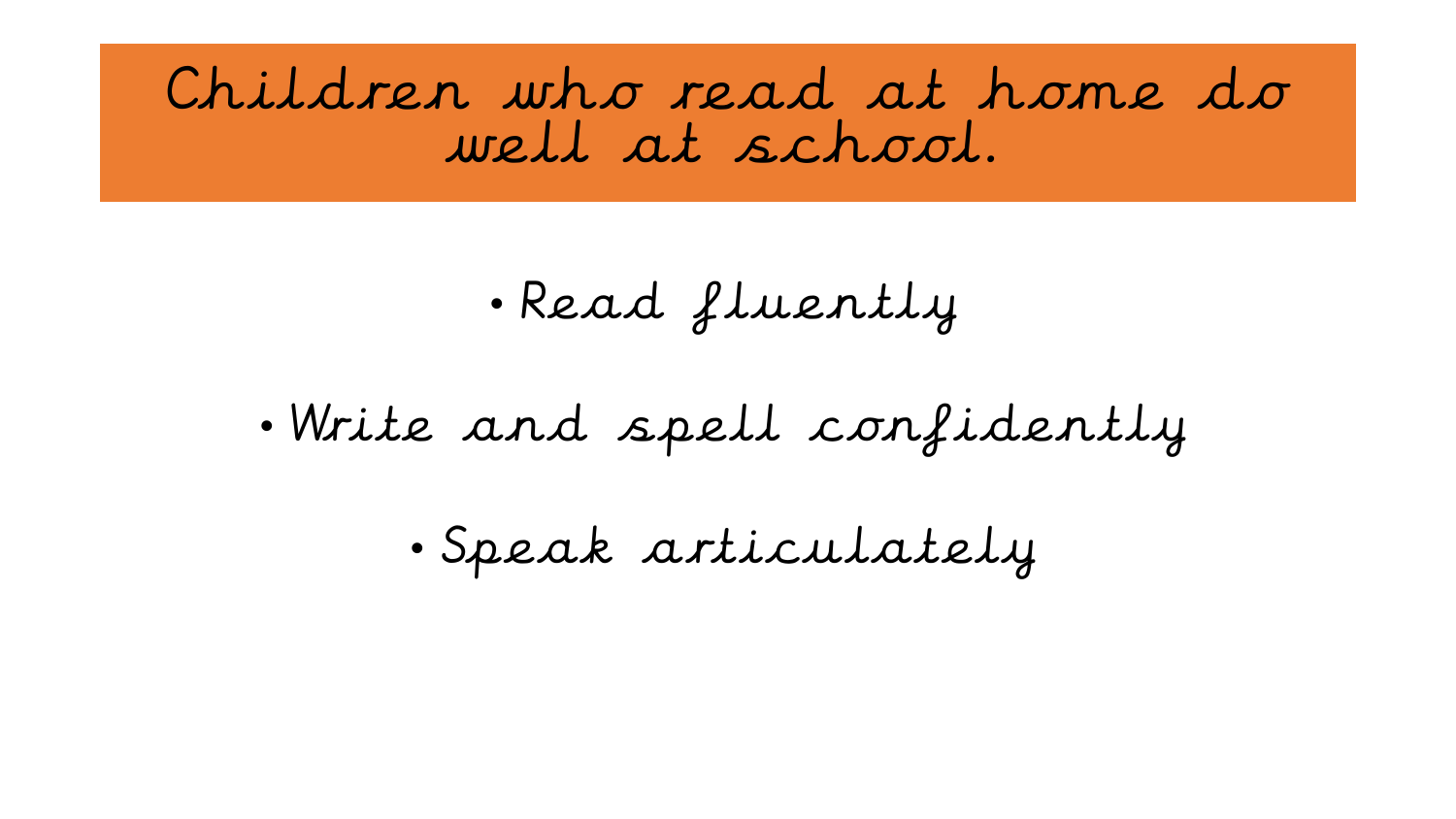

#### • A complete literacy programme that is systematic and prescriptive created by Ruth Miskin.

• It meets the demands of the new National Curriculum, giving our children the best chance of success.

Why RWI phonics?

• Small group and 1:1 tutoring which ideally means that no child is left behind.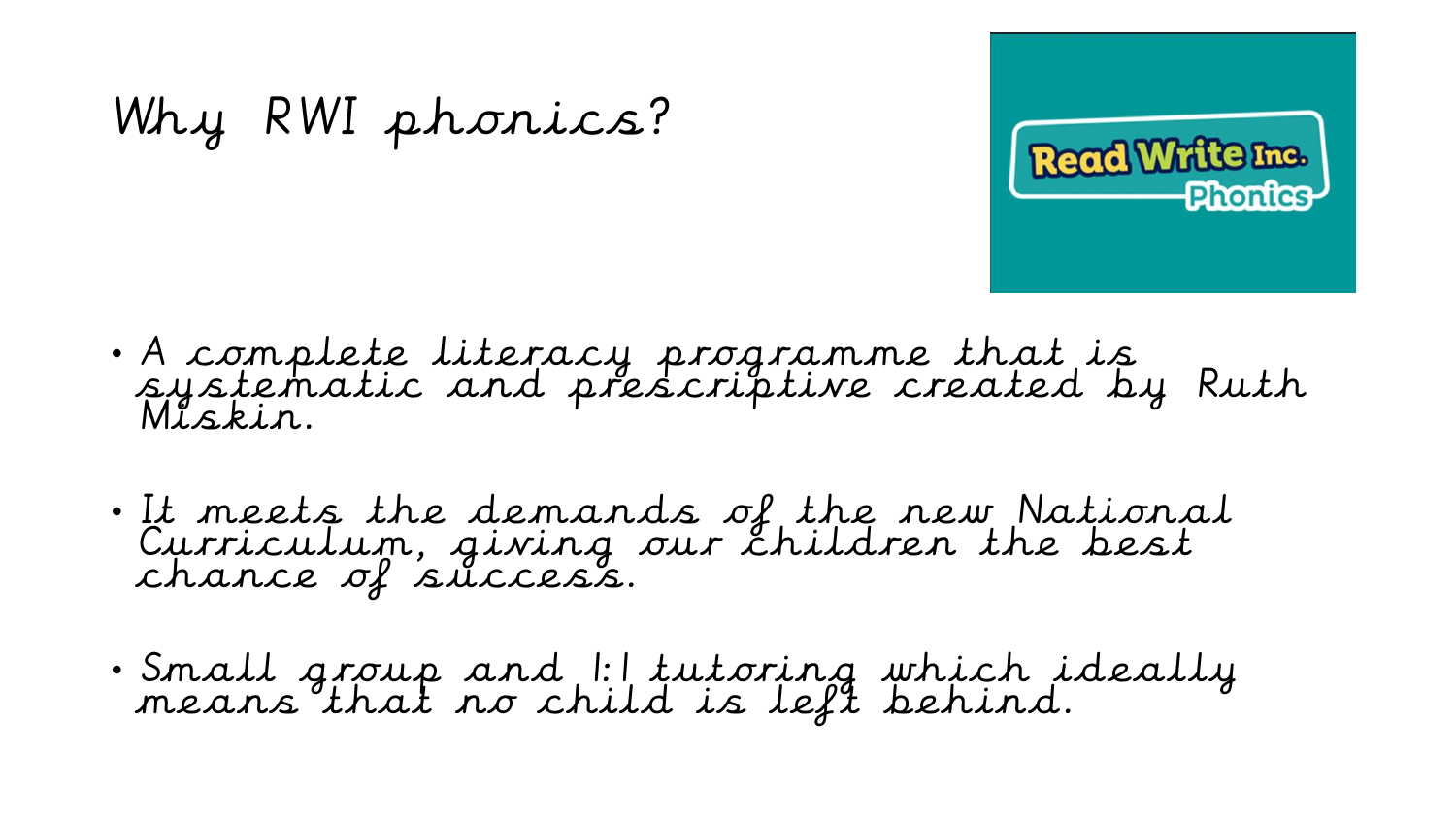## A bit of technical knowledge.

- Phonics = the sounds in our language.
- Watch our [Sound Speaking](https://www.youtube.com/watch?v=TkXcabDUg7Q&t=23s) clip.
- Ruth Miskin channel on YouTube.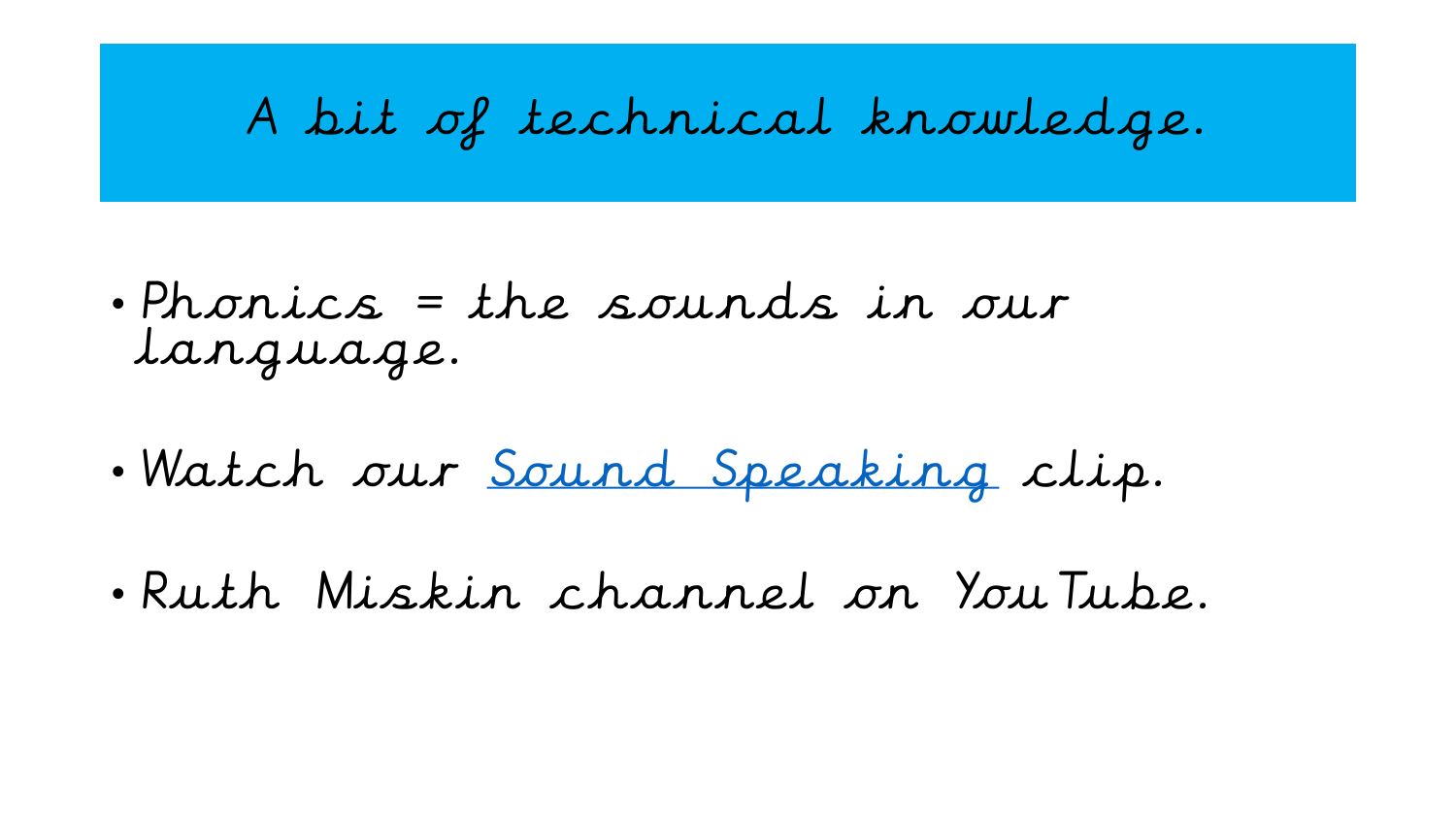## Simple speed sounds chart

|                           | Simple Speed Sounds         |    |    |   |    |   |                  |   |    |    |     |          |  |  |  |
|---------------------------|-----------------------------|----|----|---|----|---|------------------|---|----|----|-----|----------|--|--|--|
|                           | <b>Consonants: stretchy</b> |    |    |   |    |   |                  |   |    |    |     |          |  |  |  |
|                           |                             | m  | n  |   | r  | S | v                | z |    | sh | th  | ng<br>nk |  |  |  |
| <b>Consonants:</b> bouncy |                             |    |    |   |    |   |                  |   |    |    |     |          |  |  |  |
| b                         | k                           | d  | g  | h |    | p | qu               | t | W  | Χ  | y   | ch       |  |  |  |
| Vowels: bouncy            |                             |    |    |   |    |   | Vowels: stretchy |   |    |    |     |          |  |  |  |
| a                         |                             | e  | i  |   | O  | u | ay               |   | ee |    | igh | ow       |  |  |  |
| Vowels: stretchy          |                             |    |    |   |    |   |                  |   |    |    |     |          |  |  |  |
| oo                        |                             | 00 | ar |   | or |   | air              |   | ir | ou |     | oy       |  |  |  |
|                           |                             |    |    |   |    |   |                  |   |    |    |     |          |  |  |  |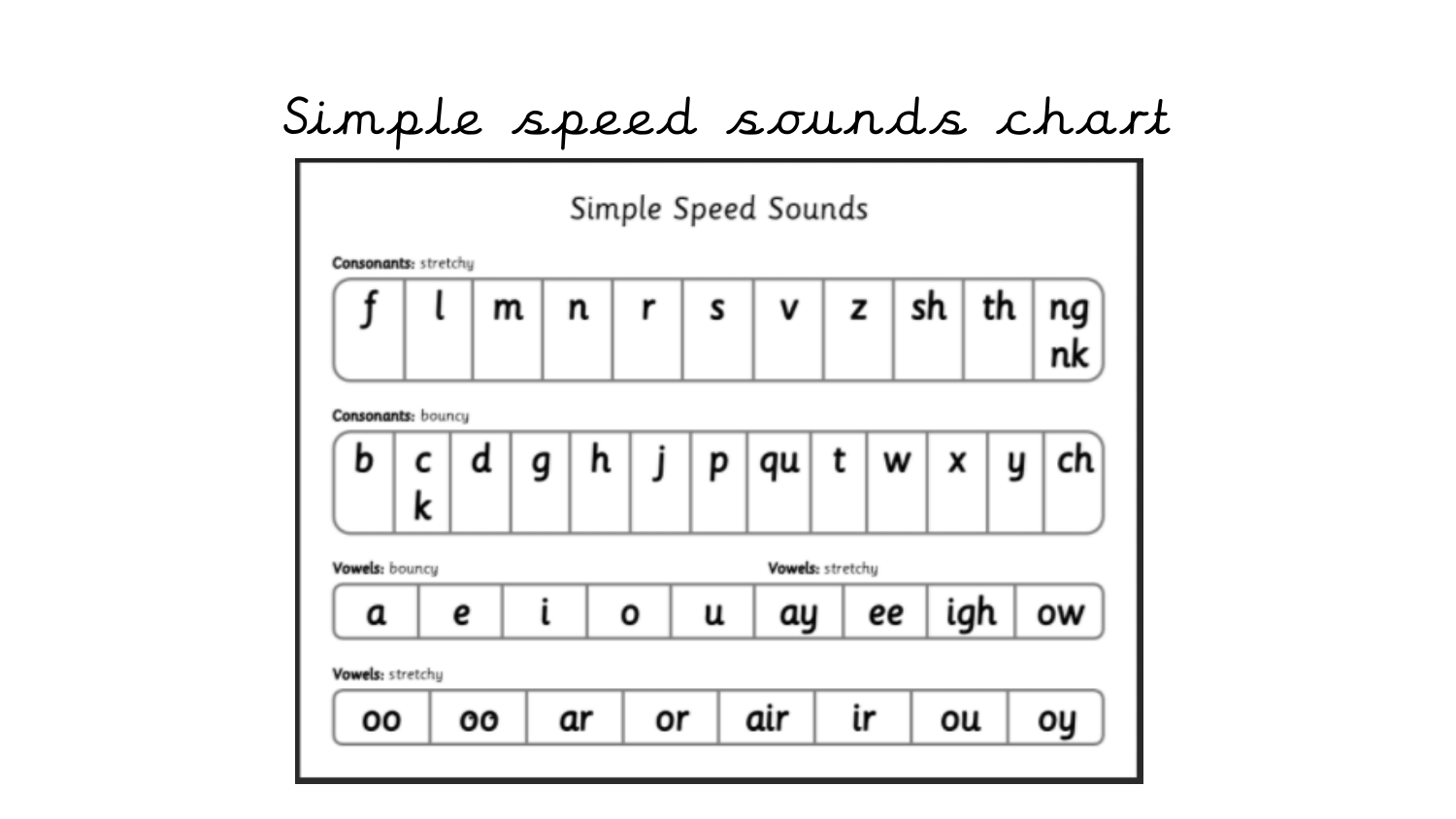

| <u>What happens in a RWI session?</u> |
|---------------------------------------|
| Purple group                          |
| A typical session 1                   |
|                                       |

- Speed sounds
- Speed sounds<br>• Speed sounds from the storybook
- Story green words
- Speedy green words
- Red word cards
- Partner practice
- Story introduction
- First read children
- Read aloud teacher
- Hold a sentence 1

| high   | night  |
|--------|--------|
| light  | fright |
| bright | might  |

you

said



| f            | l      |            |    | n   | r        | s            |         |         | sh         |   | th          |           |
|--------------|--------|------------|----|-----|----------|--------------|---------|---------|------------|---|-------------|-----------|
| ff           | u      | m          | mm | nn  | rr       | SS.          | v<br>ve | z<br>ZZ | ti         |   |             | ng<br>nk  |
| рh           | le     | mb         |    | kn  | wr       | se           |         | s       | cί         |   |             |           |
|              |        |            |    |     |          | с            |         | se      |            |   |             |           |
|              |        |            |    |     |          | ce           |         |         |            |   |             |           |
|              |        |            |    |     |          |              |         |         |            |   |             |           |
| b<br>bb      | C<br>k | d<br>dd gg | g  | h   | j        | р            | qu      | t       | w<br>tt wh | X | y           | ch<br>tch |
|              | ck     |            |    |     | g<br>ge  | pp           |         |         |            |   |             |           |
|              | ch     |            |    |     | dge      |              |         |         |            |   |             |           |
| Vowel sounds |        |            |    |     |          |              |         |         |            |   |             |           |
| a            | e      |            | i  |     | $\Omega$ | $\mathbf{u}$ | ay      |         | ee         |   | igh         | ow        |
|              | ea     |            |    |     |          |              | ã-è     |         | y          |   | $i-e$       | õ-e       |
|              |        |            |    |     |          |              | ai      |         | ea         |   | ie          | oa        |
|              |        |            |    |     |          |              |         |         | e          |   | i           | O         |
|              |        |            |    |     |          |              |         |         |            |   | y           |           |
| oo           | 00     | ar         |    | or  | airl     | ir           | ou      | oy      |            |   | ire ear ure |           |
| ú-é          |        |            |    |     | oorlare  | ur           | ow      | οi      |            |   |             |           |
| ue           |        |            |    | ore |          | er           |         |         |            |   |             |           |
| ew           |        |            |    | aw  |          |              |         |         |            |   |             |           |
|              |        |            |    | аu  |          |              |         |         |            |   |             |           |

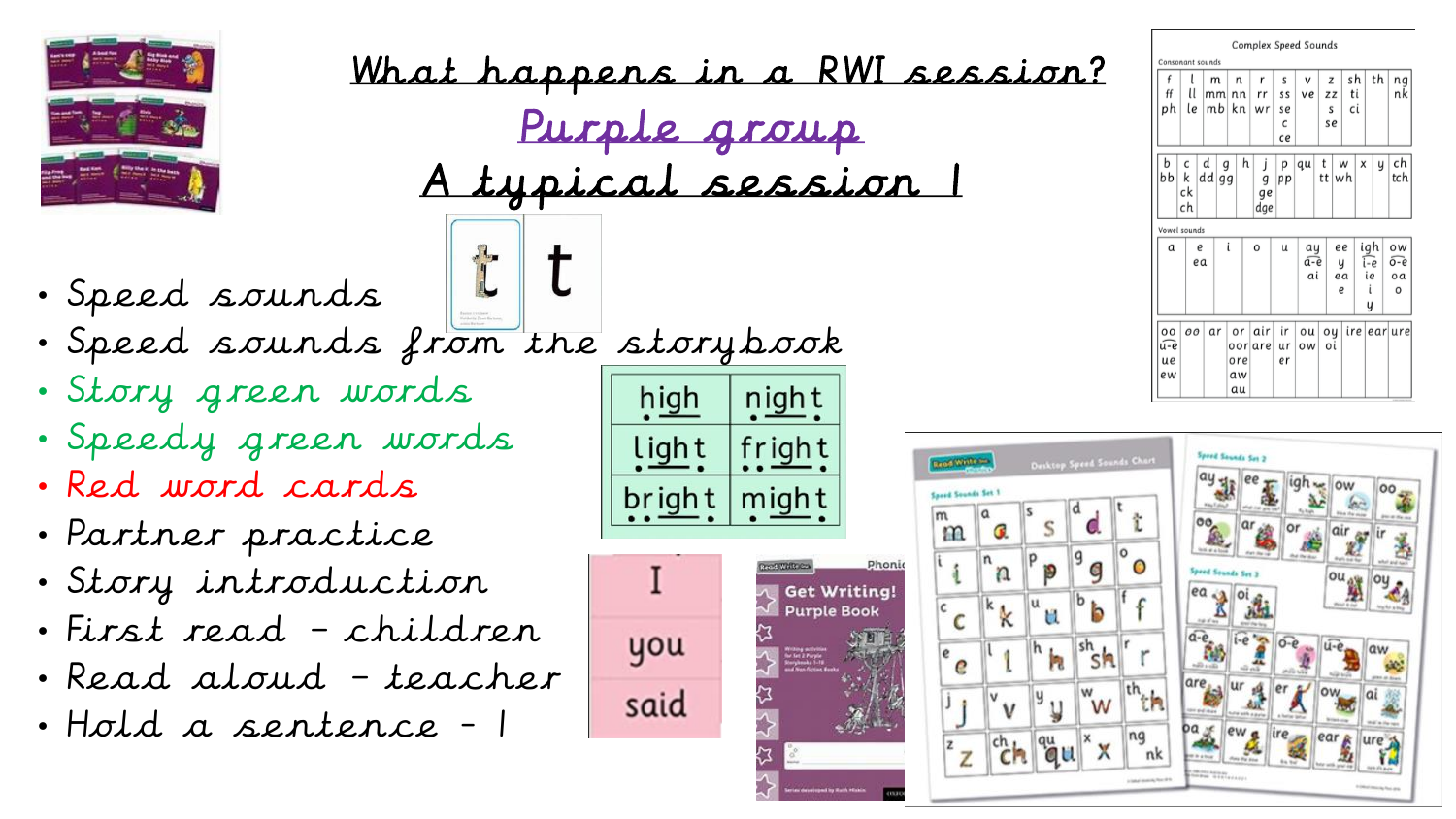#### The English language is a complex code

#### It would be easy if we only had to learn set 1 and set 2 sounds but….

| ay       | igh   |
|----------|-------|
| play     | right |
| eight    | Spice |
| Cake     | Kite  |
| straight | fly   |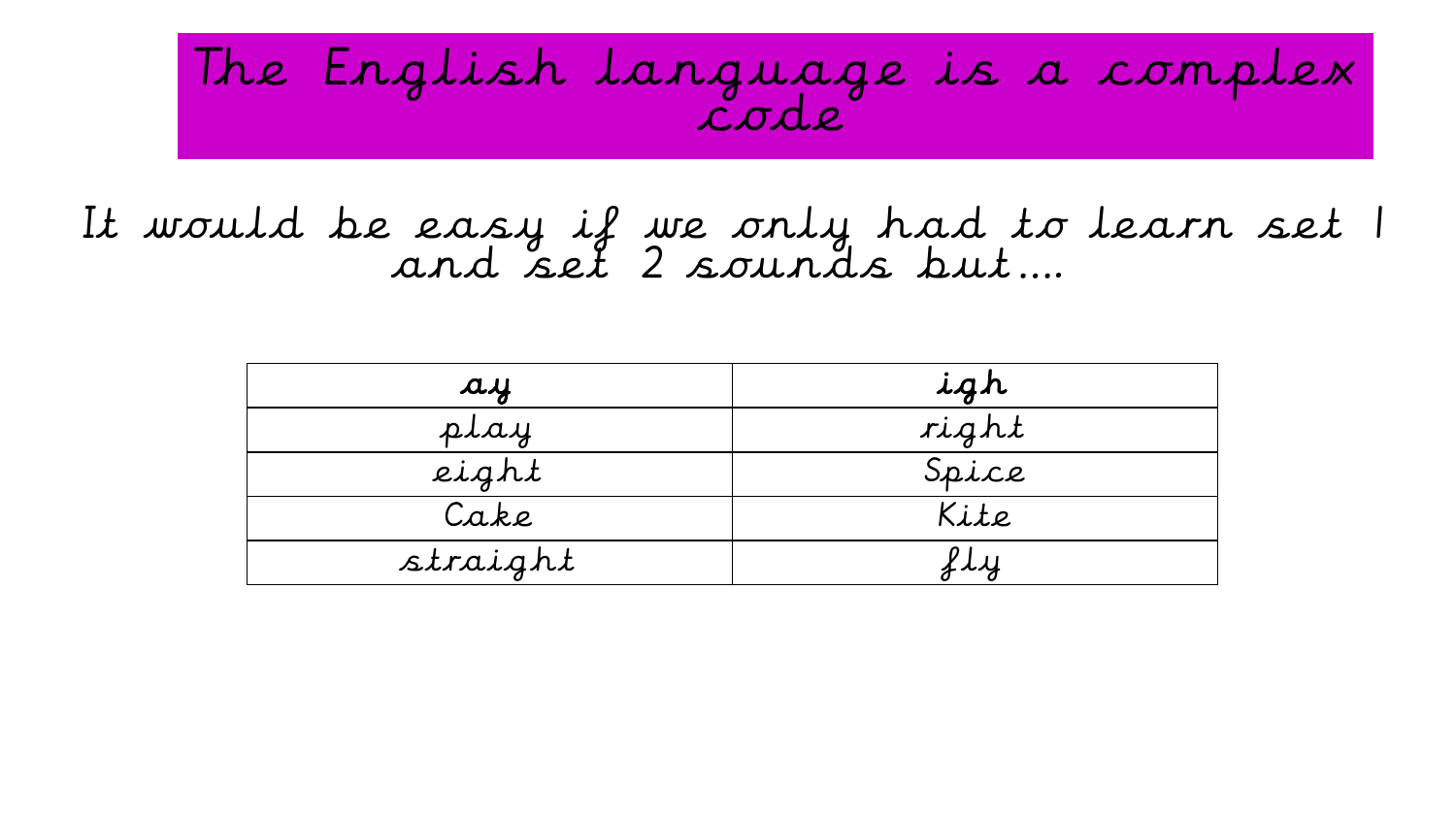### English is hard!

- 1. The bandage is wound around the wound.
- 2. The farm was used to produce produce.
- 3. The rubbish tip was so full that it had to refuse more refuse.
- 4. We must polish the polish furniture.
- 5. Since there is no time like the present, she thought it was time to present the present.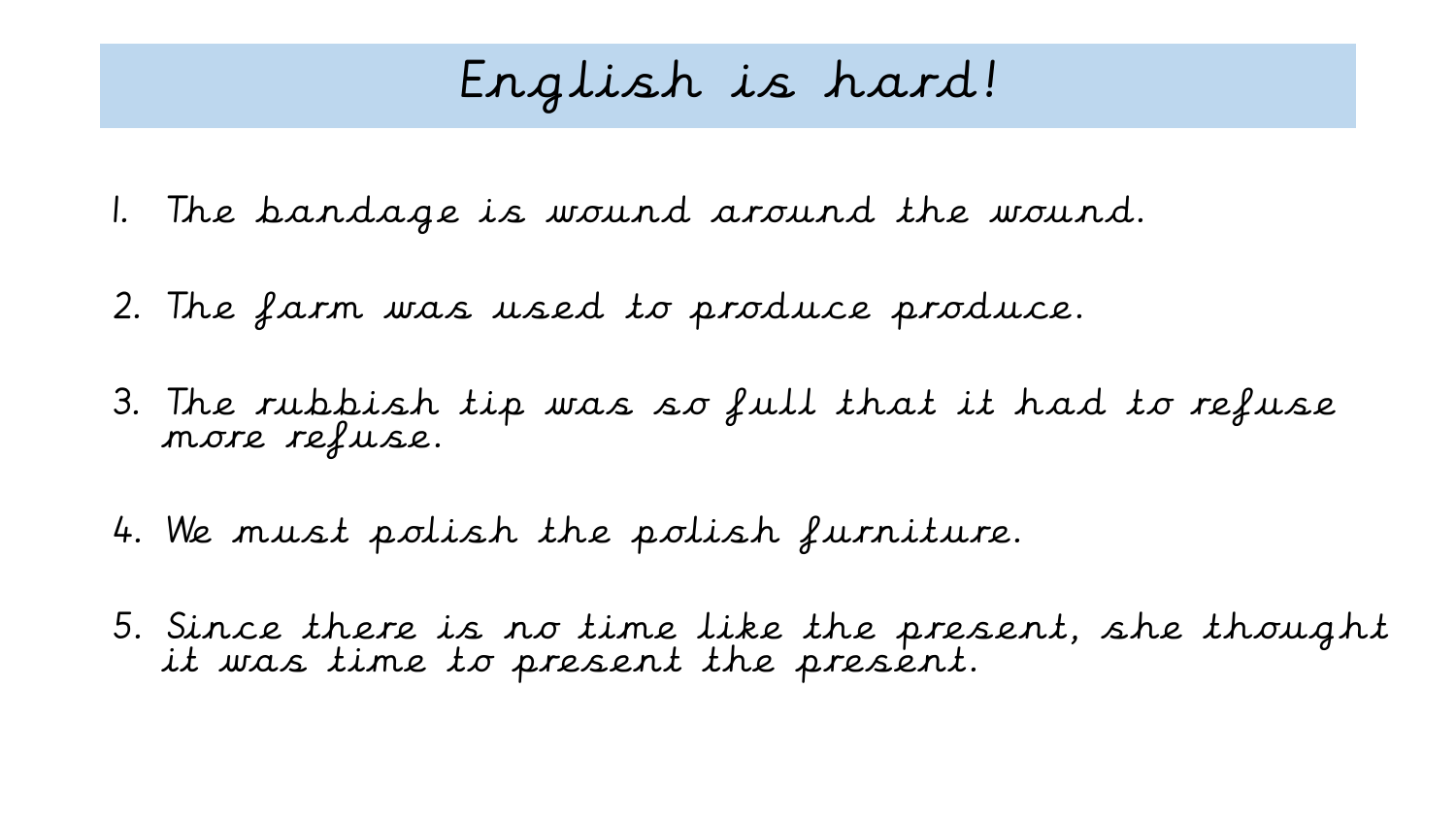## Complex sound chart

Complex Speed Sounds

| .onsonant sounds |  |  |  |  |
|------------------|--|--|--|--|

| 仟 | $\mathfrak{u}$ | mmnn rr ss<br>ph le mb kn wr se | $m \mid n$ | $r$ s |    | ve | 2Z<br>se | v z sh th nq<br>ti.<br>ci | nk |
|---|----------------|---------------------------------|------------|-------|----|----|----------|---------------------------|----|
|   |                |                                 |            |       | ce |    |          |                           |    |

| b<br>bb | k<br>ck<br>r h | dd gg | h | ae<br>dae | р<br>pp | qu | Ļ,<br>tt | W<br>wh | X | y | tch |  |
|---------|----------------|-------|---|-----------|---------|----|----------|---------|---|---|-----|--|
|---------|----------------|-------|---|-----------|---------|----|----------|---------|---|---|-----|--|

Vourel sounds

| a                     | e<br>e a |    | i,                                  | О              | u              | аų<br>$a-e$<br>ai | $e\,e$<br>ų<br>ea<br>e |     | igh<br>$i-e$<br>ie<br>i,<br>ų | ow<br>$\overline{0}$ -e<br>oa<br>0 |
|-----------------------|----------|----|-------------------------------------|----------------|----------------|-------------------|------------------------|-----|-------------------------------|------------------------------------|
| 00<br>u-e<br>ue<br>ew | O        | ar | or<br>ore<br><b>aw</b><br><b>au</b> | air<br>oor are | ίr<br>ur<br>er | 0u<br>OW          | oų<br>O(               | ire |                               | ear ure                            |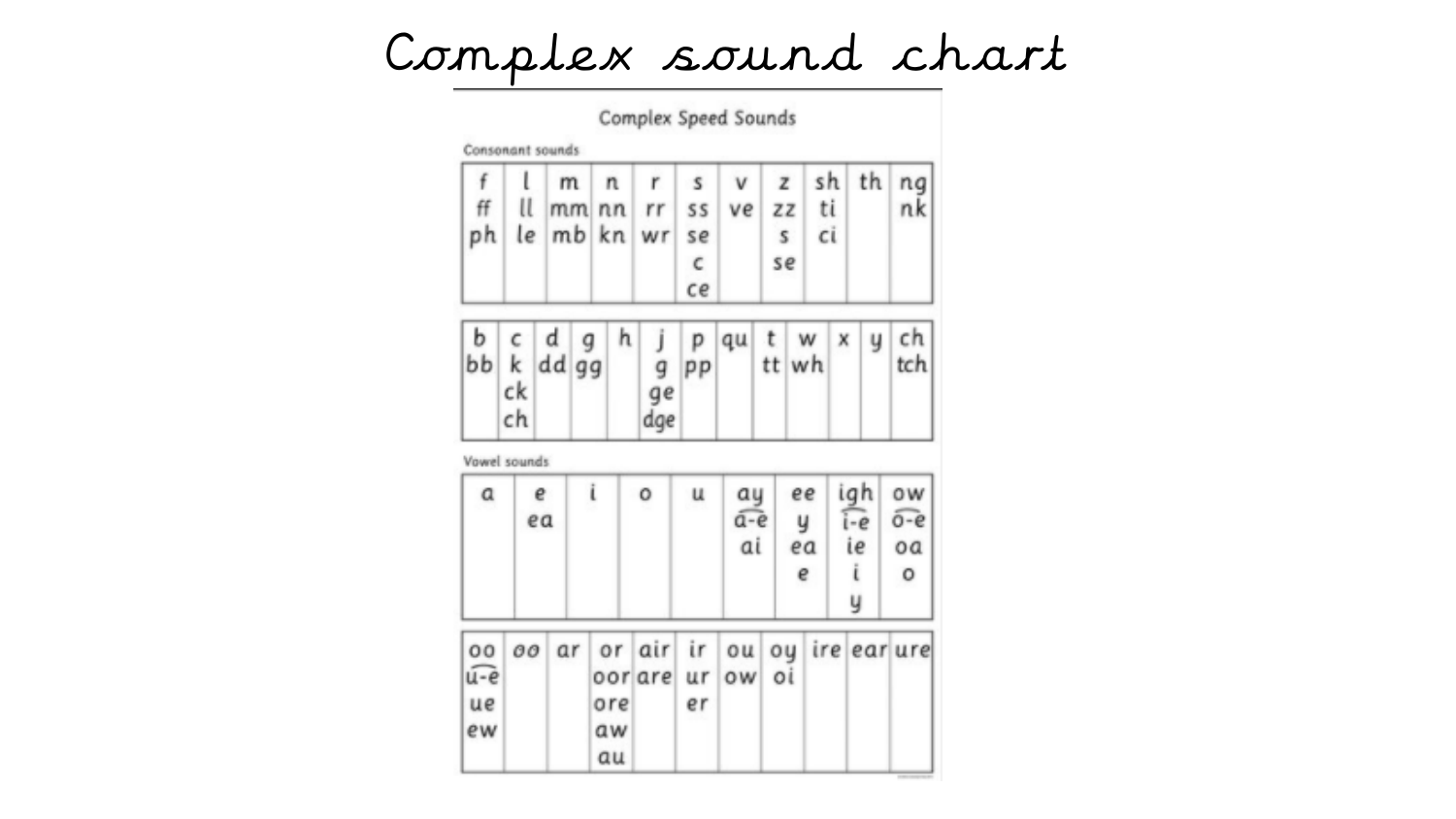#### How do phonics help us to read?

- Say hello to Fred.
- Fred can only talk in sounds.
- He says c-a-t not cat.
- We call this Fred talk.



• Fred helps the children blend.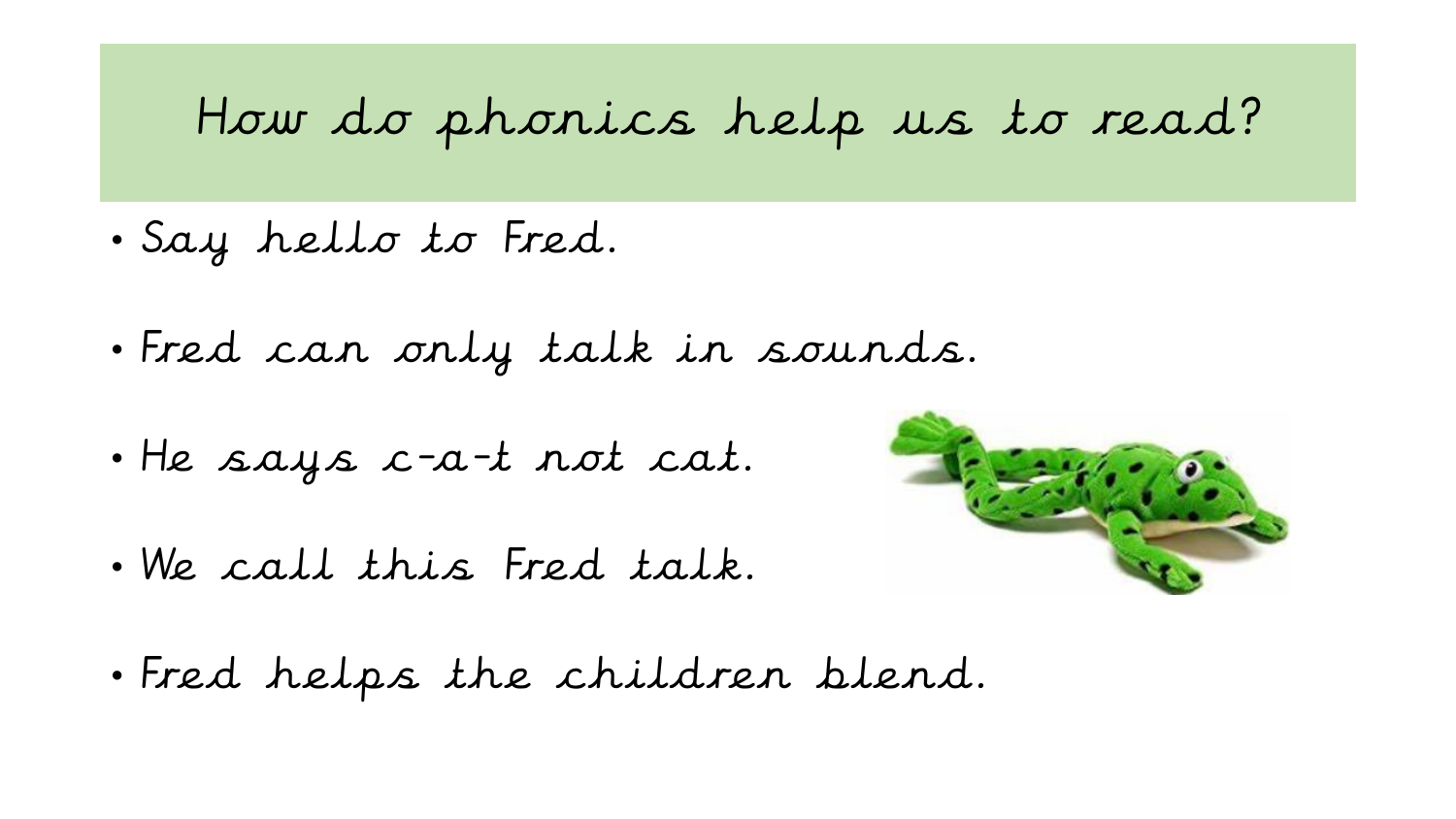## How to help your child at home.

- Read stories to and with your child RELENTLESSLY!
- Read favourite stories over and over again.
- Read some stories at a higher level than they can read themselves.
- Be confident. Use silly voices. Make it fun. Make it safe for them to copy you.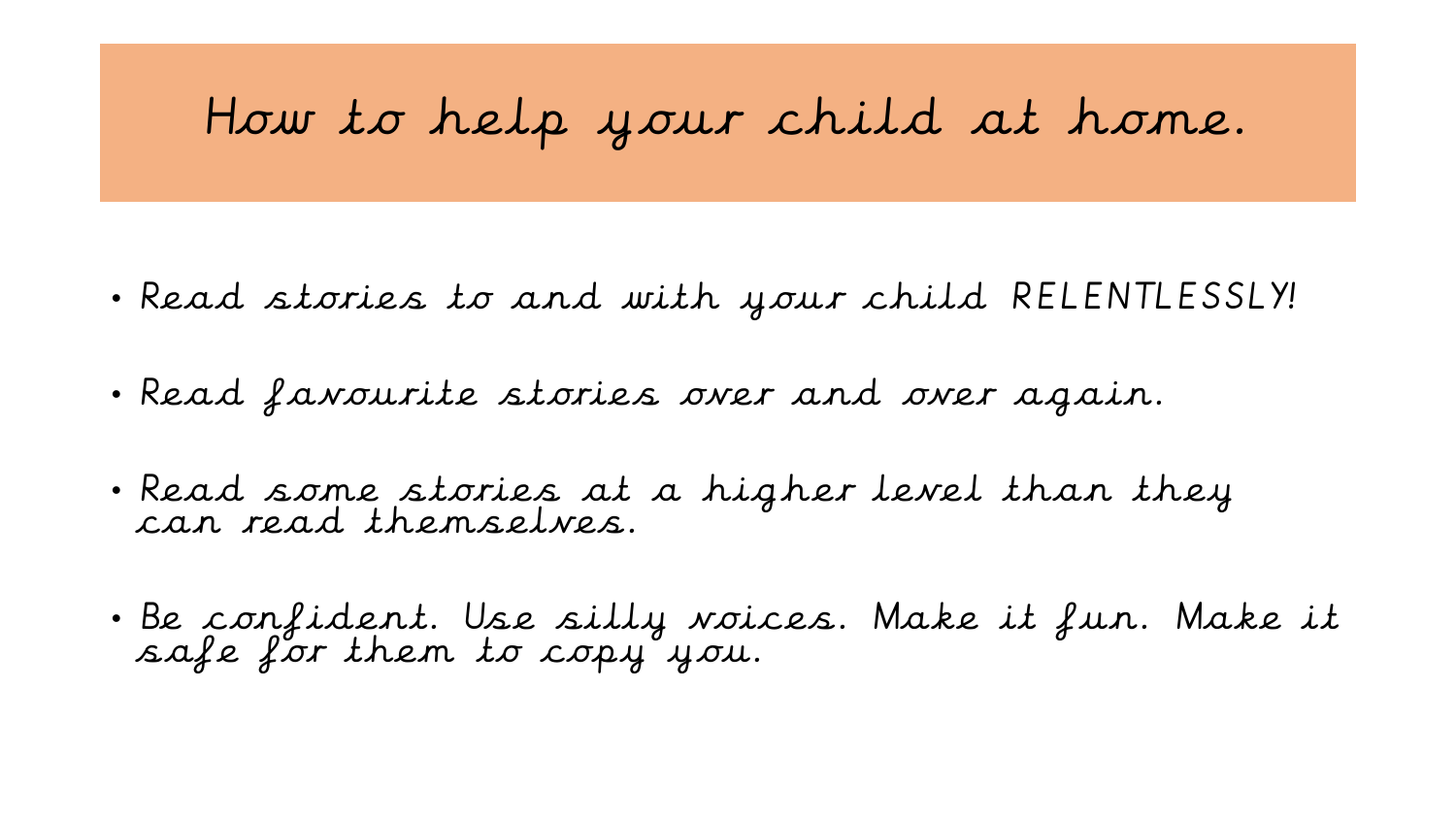#### You can practise pronouncing sounds.

- Remember, no fuh or luh though!
- Short, sharp, pure sounds only.

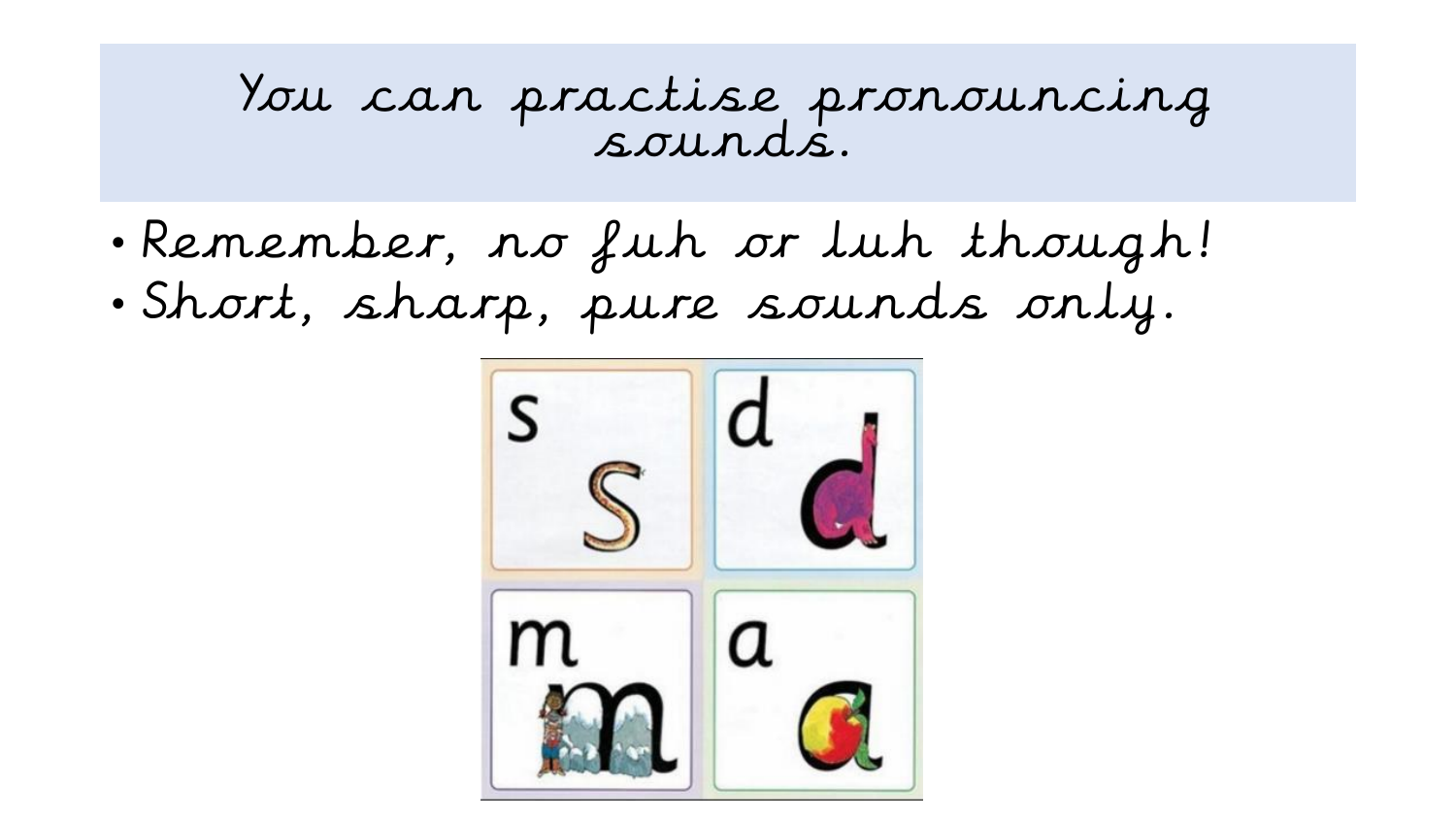## You can have fun with Fred!

- "What a tidy r-oo-m!"
- "Where's your c-oa-t?"
	- "Time for b-e-d!"

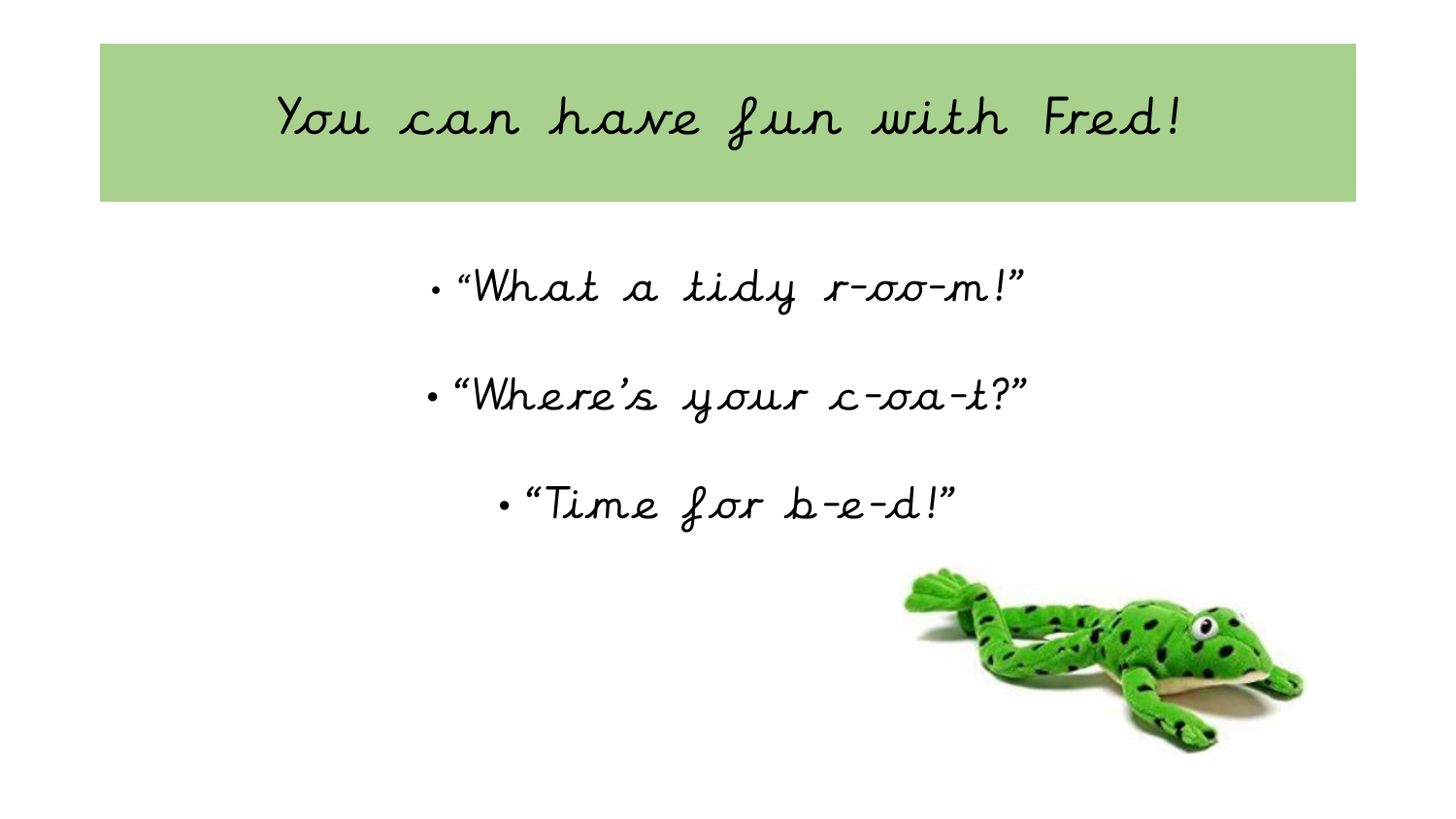#### You can watch tutorials.

• For how to do all of these things and more, go to:

[www.ruthmiskintraining.com/parents](http://www.ruthmiskintraining.com/parents)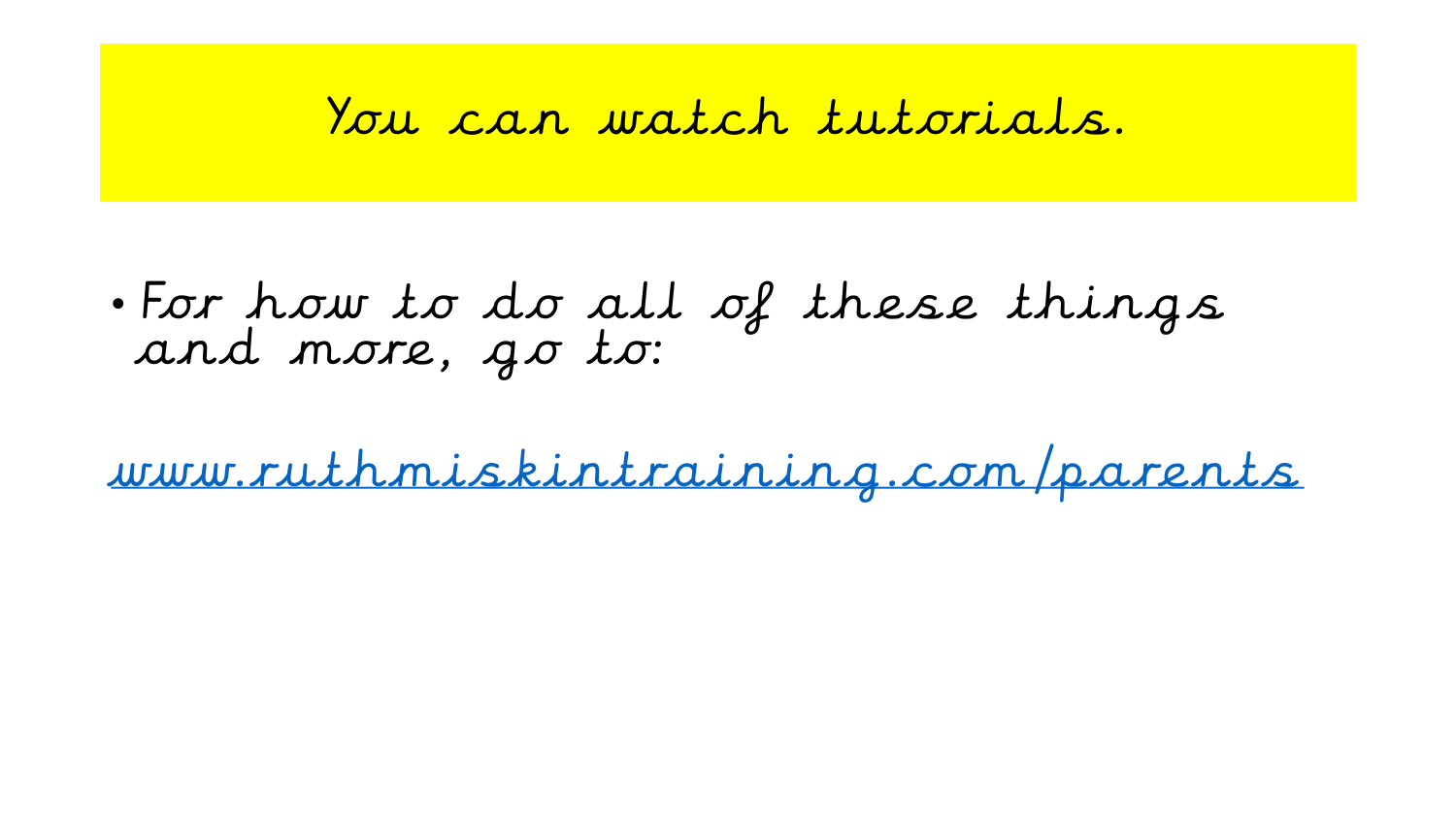Pencil grip

• Some children are still find this hard. • Check how they are doing at home.



• Frog legs sitting on a log.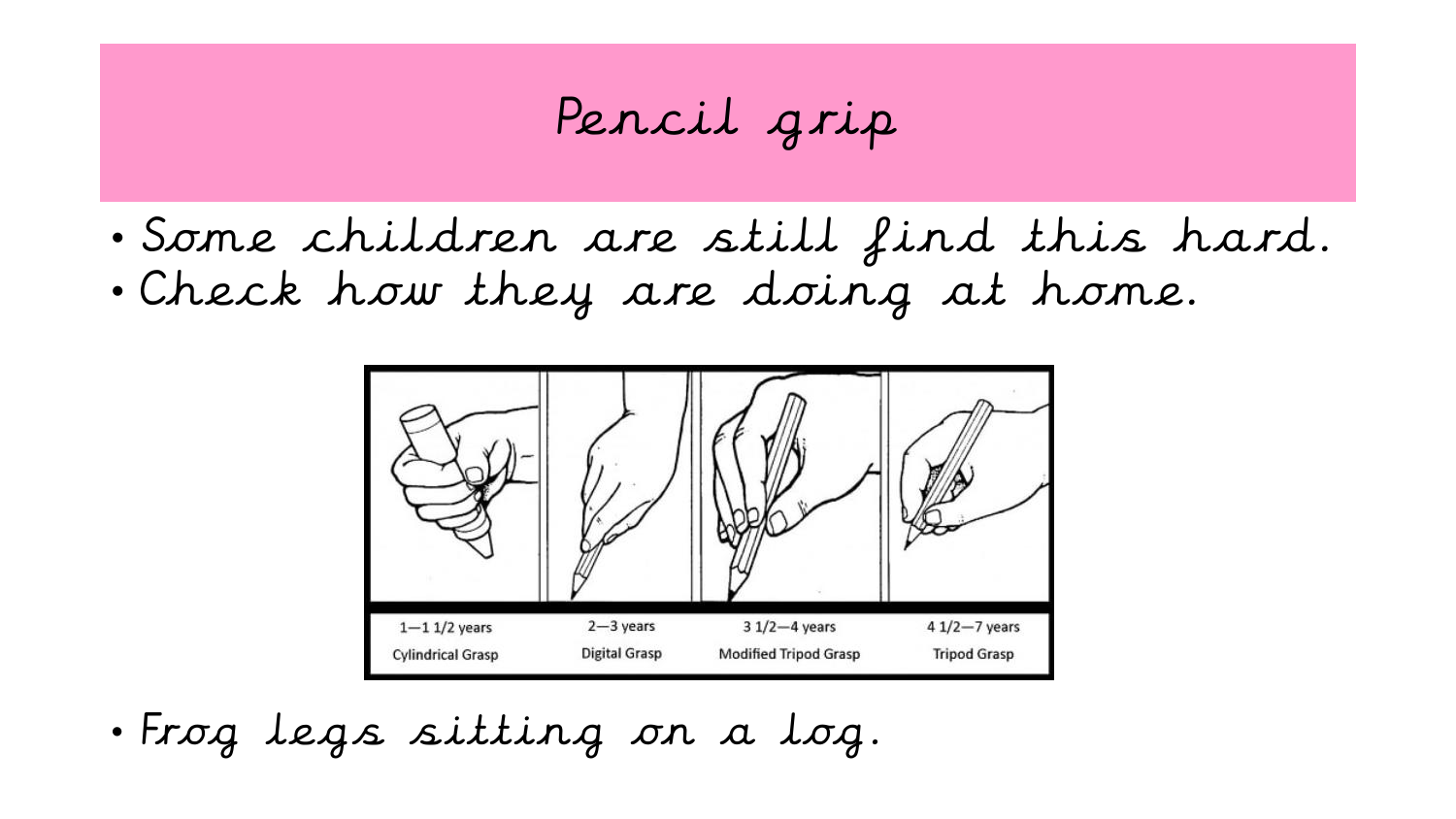#### You could order resources online to have at home.



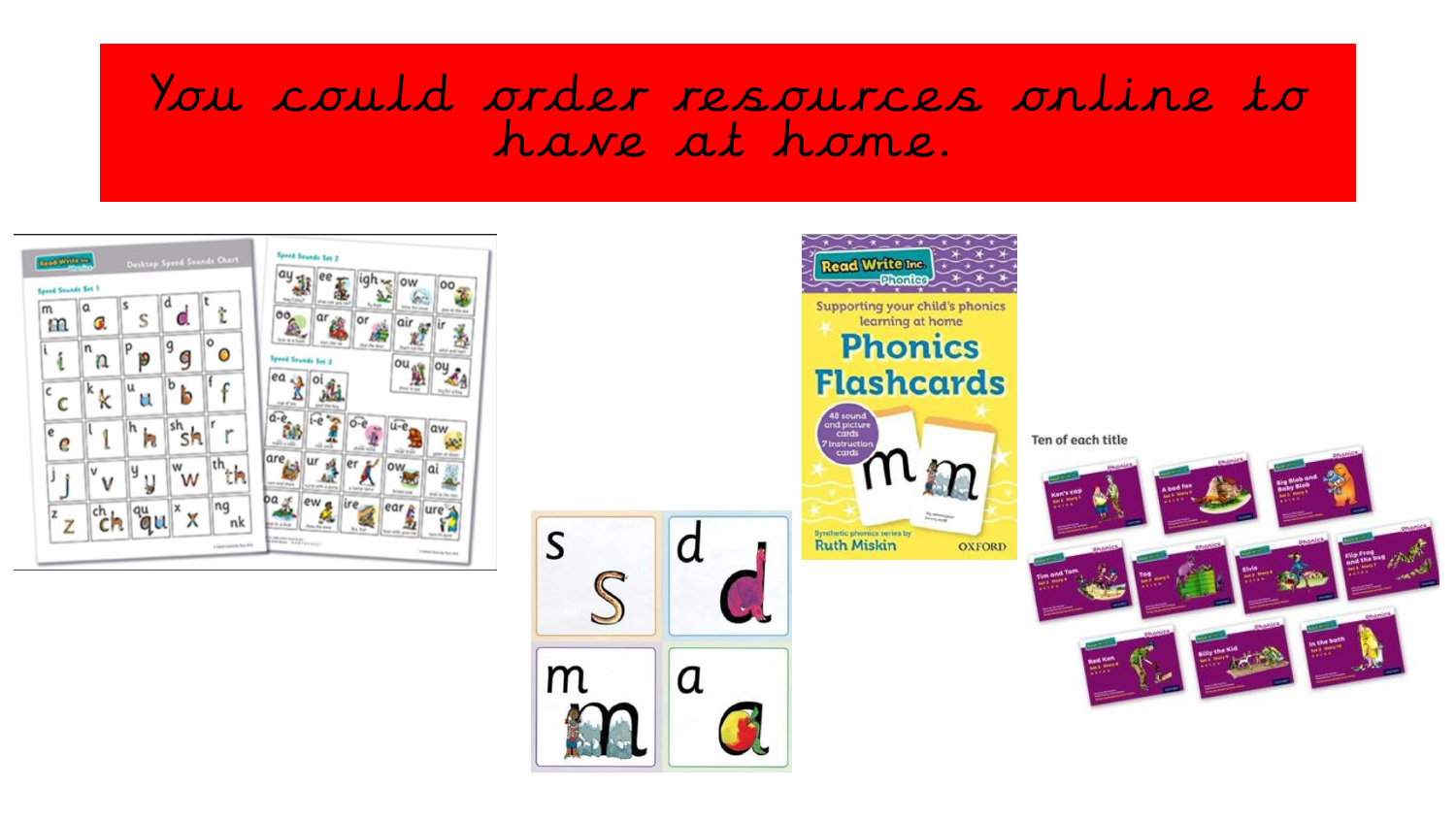## Book reading at home

In order to fully support your child/children at home, we ask you to:

- Encourage and support them to read their RWI ditties or books every night.
- Share their book corner book every night.
- Help them remember to bring their RWI packet on their correct day.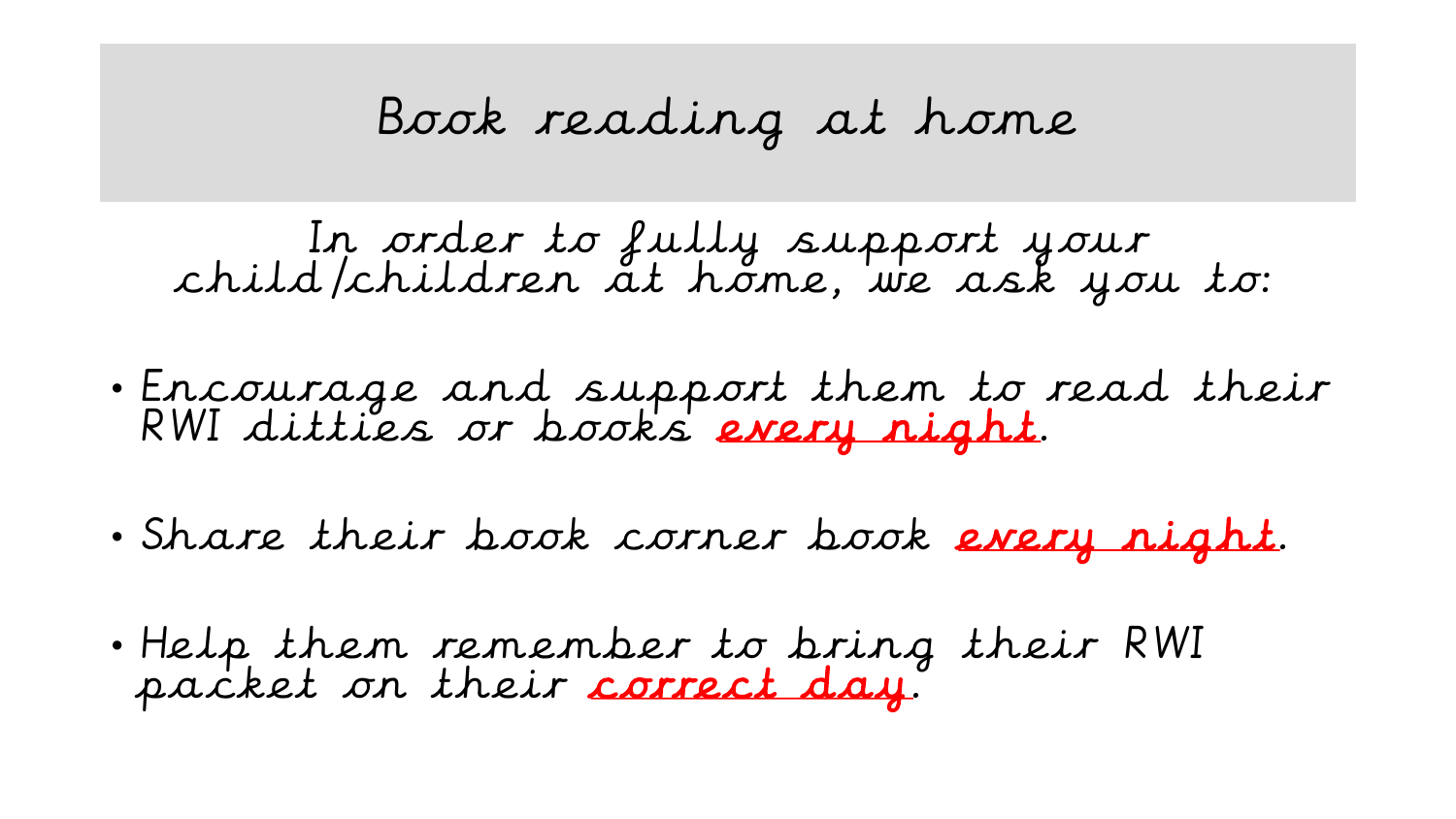#### Phonics screen

• Y2 - (due to Covid) November 2020. • Y1 - Early June 2021

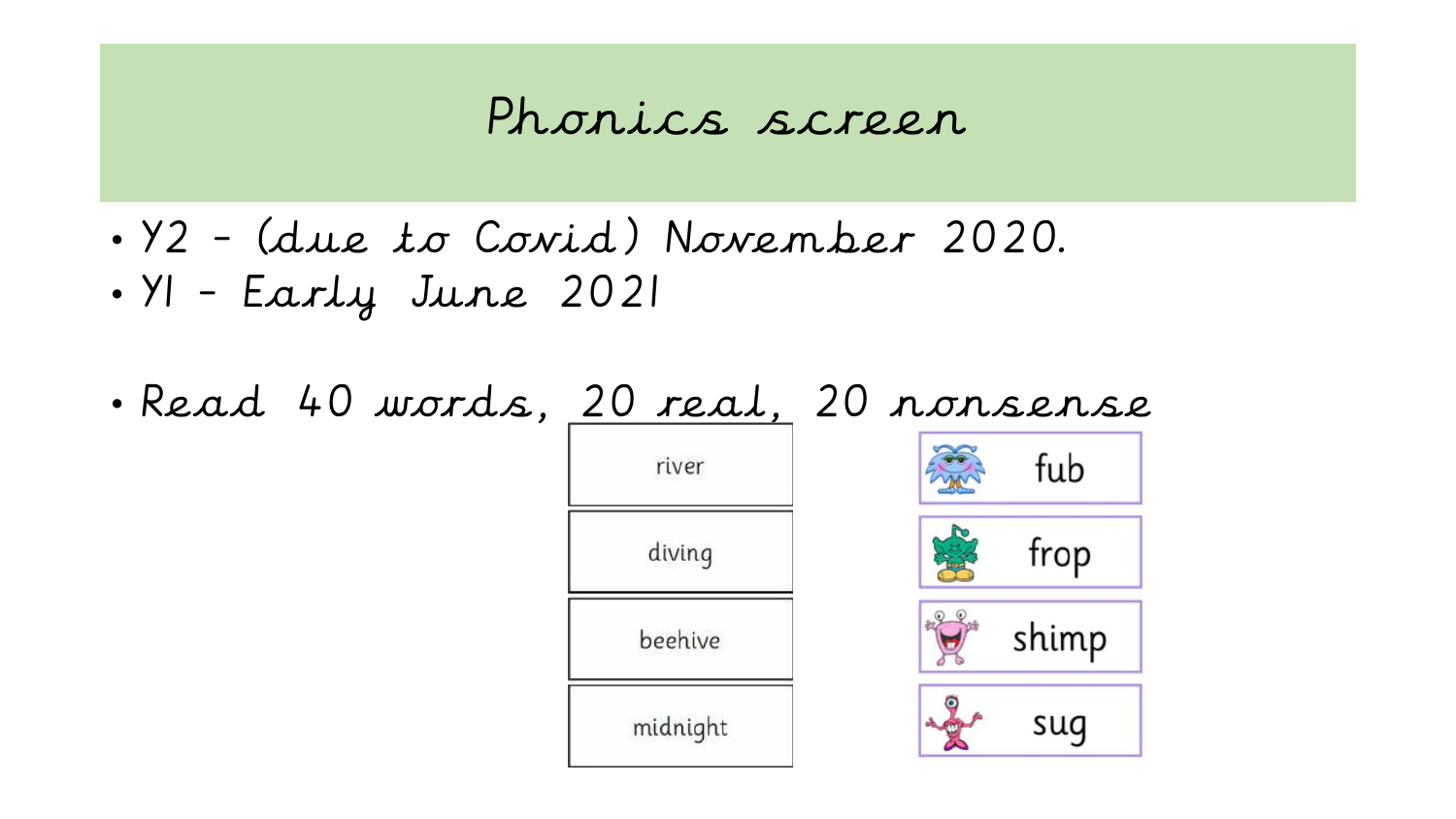# Change of groups

- Due to Covid-19, we have had to change our RWI groups so that Y1 and 2 are in separate bubbles.
- Children may now be in a 'best fit' group that may be lower or higher than they were in.
- Please bear with us and be patient at this tricky time.